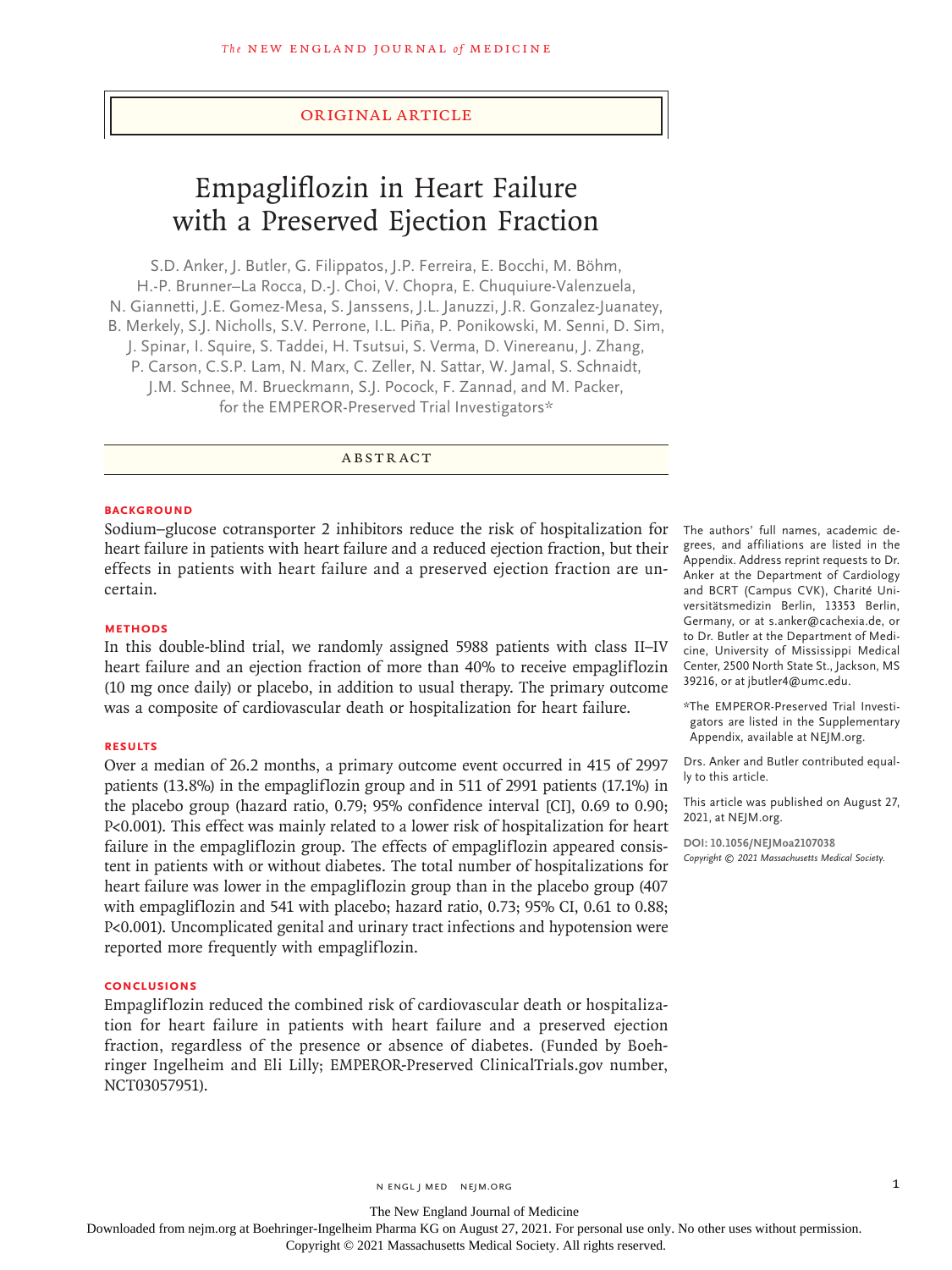**PATIENTS WITH HEART FAILURE PRESENT**<br>with either a reduced or a preserved ejec-<br>tion fraction. Whereas heart failure with a<br>reduced ejection fraction can be treated with with either a reduced or a preserved ejection fraction. Whereas heart failure with a reduced ejection fraction can be treated with drugs that act to attenuate the overactivation of endogenous neurohormonal systems,<sup>1</sup> therapeutic options for patients with heart failure and a preserved ejection fraction are limited. Although some benefits have been reported with mineralocorticoid-receptor antagonists and neprilysin inhibitors, the magnitude of the effects has been modest and the benefits have been apparent only in subgroups of patients.<sup>2-4</sup>

Sodium–glucose cotransporter 2 (SGLT2) inhibitors have been shown to reduce the development and progression of heart failure in patients with type 2 diabetes and in those with heart failure and a reduced ejection fraction.<sup>5,6</sup> However, the effect of these drugs in patients with heart failure and a preserved ejection fraction has not been well studied. Post hoc analyses of a large-scale trial of dapagliflozin in type 2 diabetes indicated that SGLT2 inhibition might not reduce the incidence of serious adverse heart failure outcomes in patients with heart failure and a preserved ejection fraction.<sup>7</sup> In contrast, benefits in such patients were reported in a trial with sotagliflozin, but the number of events was too small to allow for a reliable estimate of a treatment effect.8

The Empagliflozin Outcome Trial in Patients with Chronic Heart Failure with Preserved Ejection Fraction (EMPEROR-Preserved) was carried out to evaluate the effects of SGLT2 inhibition with empagliflozin on major heart failure outcomes in patients with heart failure and a preserved ejection fraction.

## Methods

## **Trial Design and Oversight**

EMPEROR-Preserved was a randomized, doubleblind, parallel-group, placebo-controlled, eventdriven trial. The trial protocol and the statistical analysis plan are available with the full text of this article at NEJM.org. The ethics committee at each center approved the trial, and all patients provided written informed consent. The sponsors were Boehringer Ingelheim and Eli Lilly.

The executive committee, which included representatives of Boehringer Ingelheim, developed the protocol and statistical analysis plan, oversaw the recruitment of patients, and supervised

the analysis of the data. An independent data monitoring committee reviewed the safety data and the results of an interim analysis according to prespecified stopping boundaries. A clinical events committee adjudicated outcomes in a blinded manner according to prespecified definitions. Boehringer Ingelheim was responsible for data collection and storage. An independent statistician replicated and verified the analyses. The academic members of the executive committee provided an independent interpretation of the results. The authors made the decision to submit the manuscript for publication, assume full responsibility for the accuracy and completeness of the data, and attest to the fidelity of the trial to the protocol (see the Supplementary Appendix, available at NEJM.org).

#### **Patients**

The trial design has been previously described in detail.9 Participants were men or women, 18 years of age or older, who had New York Heart Association functional class II–IV chronic heart failure and a left ventricular ejection fraction of more than 40%. The protocol required patients to have an N-terminal pro–B-type natriuretic peptide (NT-proBNP) level of more than 300 pg per milliliter or, for patients with atrial fibrillation at baseline, an NT-proBNP level of more than 900 pg per milliliter.

Patients were excluded if they had a disorder that could change their clinical course, independent of heart failure, or if they had any condition that might jeopardize patient safety or limit their participation in the trial. The key inclusion and exclusion criteria are listed in the Supplementary Appendix.

## **Trial Visits and Follow-Up**

After a screening period of 4 to 28 days, eligible patients were randomly assigned in a 1:1 ratio and in double-blind fashion to receive either placebo or empagliflozin, 10 mg per day, in addition to usual therapy. Randomization was performed with a permuted block design and was stratified by geographic region, diabetes status, estimated glomerular filtration rate (eGFR) of less than 60 ml per minute per  $1.73 \text{ m}^2$  of body-surface area or 60 ml or more per minute per 1.73  $m^2$ , and left ventricular ejection fraction of less than 50% or 50% or more, all measured at screening. We anticipated that half the patients would not have diabetes at enrollment. After randomization,

The New England Journal of Medicine

Downloaded from nejm.org at Boehringer-Ingelheim Pharma KG on August 27, 2021. For personal use only. No other uses without permission.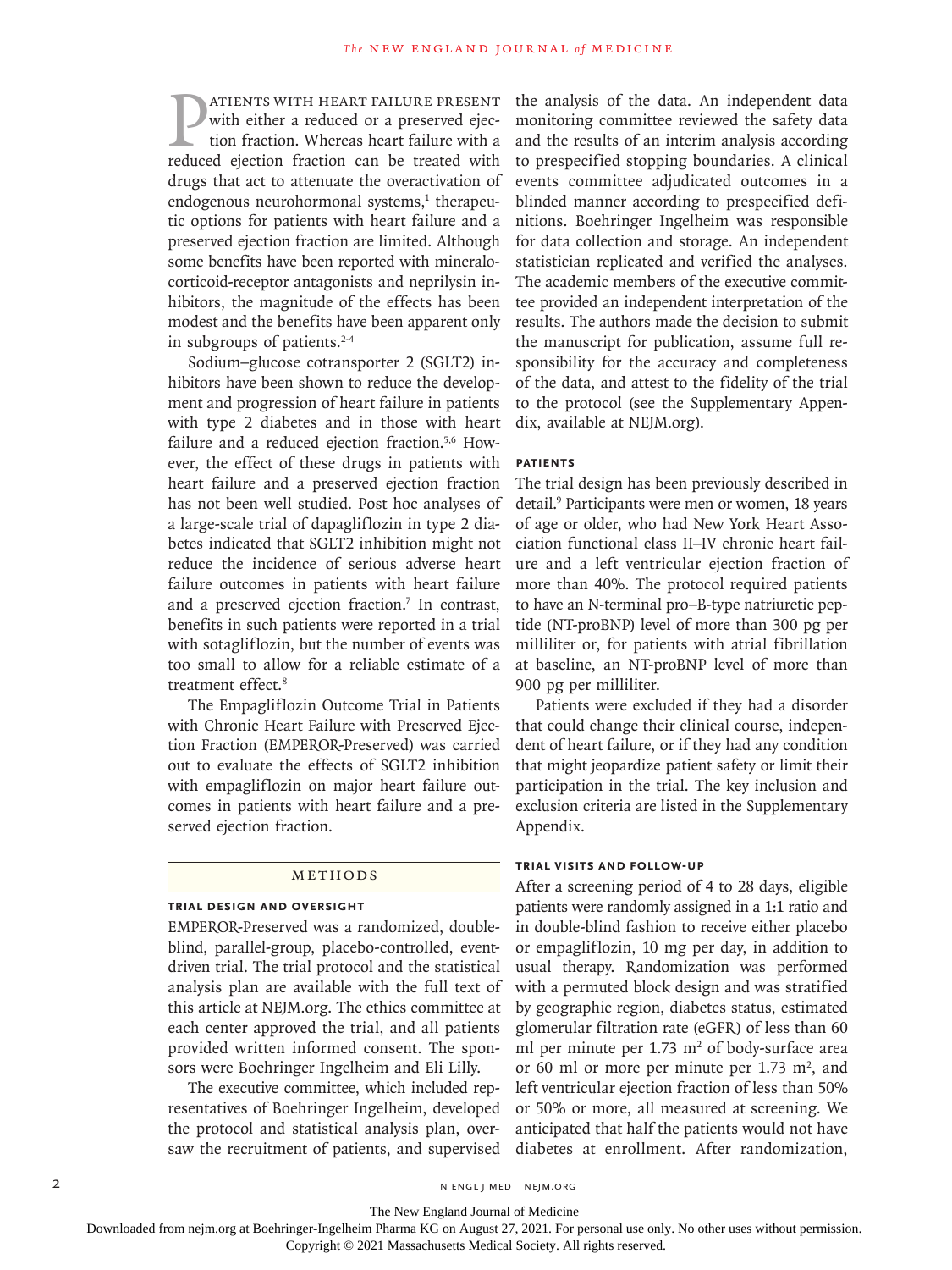all appropriate treatments for heart failure or other medical conditions could be initiated or altered at the discretion of the clinician.

Patients were evaluated periodically at trial visits for symptoms, health status (assessed with the Kansas City Cardiomyopathy Questionnaire), and adverse events. Vital signs, body weight, glycated hemoglobin level, NT-proBNP level, eGFR, and uric acid level were also assessed. All patients who had undergone randomization were to be followed for the occurrence of prespecified outcomes for the entire duration of the trial, whether or not they were taking the study medications or adhering to protocol-specified procedures.

## **Primary and Secondary Outcomes**

The primary outcome and the first two secondary outcomes were included in a hierarchical testing procedure, as described in Statistical Analysis, below. The primary outcome was a composite of adjudicated cardiovascular death or hospitalization for heart failure, analyzed as the time to the first event. The first secondary outcome was the occurrence of all adjudicated hospitalizations for heart failure, including first and recurrent events. The second secondary outcome was the rate of decline in the eGFR during doubleblind treatment. Additional prespecified outcomes outside the testing hierarchy are described and adjudicated outcome event definitions provided in the Supplementary Appendix.

#### **Statistical Analysis**

The primary outcome, the combined risk of cardiovascular death or hospitalization for heart failure, was assessed in a time-to-event analysis. According to the intention-to-treat principle, the primary analysis for all patients who underwent randomization includes information through the end of the planned treatment period. Differences between the placebo and empagliflozin groups for the primary outcome were assessed for statistical significance at an alpha level of 0.0497, adjusted for one interim analysis, with the use of a Cox proportional-hazards model, with adjustment for prespecified baseline covariates of age, sex, geographic region, diabetes status, left ventricular ejection fraction, and eGFR. The effect of empagliflozin on the individual components of the primary outcome was also analyzed. Treatment effects were expressed as hazard ratios with 95% confidence intervals.

If the between-group difference in results for the primary outcome was significant, the two key secondary outcomes were to be analyzed in a prespecified stepwise, hierarchical manner, to preserve the overall type I error rate. The first secondary outcome — total (first and recurrent) hospitalizations for heart failure — was evaluated (alpha level, 0.0497) with the use of a joint frailty model that included cardiovascular death as the source of informative censoring. The second secondary outcome — the slope of the change in eGFR — was analyzed on the basis of on-treatment data with a random-coefficient model that included age, eGFR, and left ventricular ejection fraction at baseline as linear covariates and sex, geographic region, baseline diabetes status, and baseline-by-time and treatment-bytime interactions as fixed effects; the model allows for randomly varying slope and intercept between patients. The analysis of eGFR was assigned an alpha level of 0.001. The remaining alpha after hierarchical testing was applied to an analysis of pooled patient-level data from the current trial and a concurrent trial in patients with a reduced ejection fraction, which specified serious adverse renal events as the primary outcome variable.10 Safety analyses were based on data from patients who had received at least one dose of the trial medication. For all hazard ratios or treatment differences not included in the testing hierarchy, no adjustment has been made for multiple comparisons, so the intervals should not be used to infer definitive treatment effects.

No imputation was used for missing data. For time-to-event analyses, data were censored at the end of treatment for patients who completed the planned treatment period or at the last available follow-up visit for patients who discontinued treatment early. For the analysis of eGFR, all available on-treatment data for the change from baseline were used. We explored the proportional hazards assumption for the primary outcome by plotting the log of the negative log of the estimated survival function against the log of time by treatment group and checking for parallelism. In addition, an interaction of treatment with log of time was included in the Cox regression model for an exploratory analysis.

For this event-driven study, we determined that a target number of 841 adjudicated primary outcome events would provide 90% power to detect a hazard ratio of 0.8 for the primary outcome at a

n engl j med nejm.org 3

The New England Journal of Medicine

Downloaded from nejm.org at Boehringer-Ingelheim Pharma KG on August 27, 2021. For personal use only. No other uses without permission.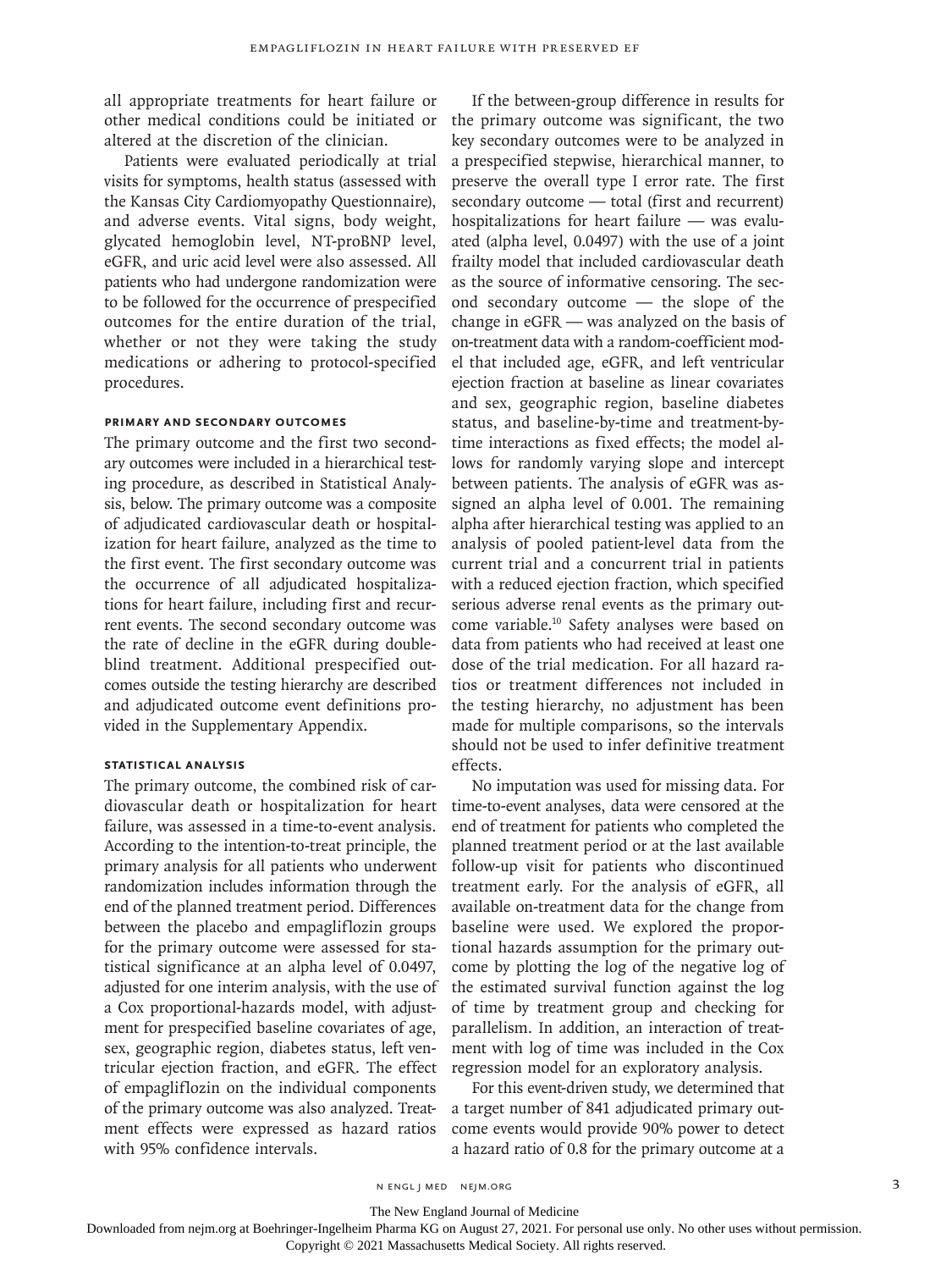two-sided alpha level of 0.05. Assuming an annual 10% event rate in the placebo group, a recruitment period of 18 months, and a follow-up period of 20 months, we established a planned enrollment of 4126 patients, with the option of enrolling up to 6000 patients if the accumulation of primary outcome events was slower than expected. Accordingly, on the basis of monitoring of the primary outcome event rate during the trial, the number of patients who underwent randomization was increased to at least 5750, without any change in the target number of events.9 The increase in sample size was made without any knowledge of unblinded trial data. Subsequently, the data monitoring committee carried out one prespecified interim efficacy analysis after the occurrence of approximately 500 primary outcome events, with the possibility of recommending early termination of the trial if the one-sided alpha level of approximately 0.001 for a benefit of empagliflozin was achieved for both the primary outcome and cardiovascular death alone. The committee did not recommend early termination.

## Results

## **Patient Characteristics and Randomization**

Between March 27, 2017, and April 13, 2020, a total of 11,583 patients were screened for eligibility, and 5988 patients were randomly assigned to receive either empagliflozin (2997 patients) or placebo (2991 patients) at 622 centers in 23 countries (Fig. S1 in the Supplementary Appendix). The reasons for screening failure are described in Table S1. The characteristics of the patients at baseline were similar in the two treatment groups (Table 1 and Table S2). Nearly half the patients had diabetes and half had an eGFR of less than 60 ml per minute per  $1.73 \text{ m}^2$ . Two thirds of the patients had a left ventricular ejection fraction of 50% or more; the median left ventricular ejection fraction was 54%.

The final date of follow-up for data collection was April 26, 2021. The trial medication was stopped for reasons other than death in 696 patients (23.2%) receiving empagliflozin and in 699 patients (23.4%) receiving placebo; 10.6% of the patients discontinued treatment owing to an adverse event. A total of 17 patients (0.6%) in the empagliflozin group and 19 patients (0.6%) in the placebo group had unknown vital status at

the end of the trial (Fig. S1). The median duration of follow-up for the primary outcome was 26.2 months (interquartile range, 18.1 to 33.1).

### **Primary Outcome**

A primary composite outcome event (death from cardiovascular causes or hospitalization for heart failure) occurred in 415 patients (13.8%) in the empagliflozin group and in 511 patients (17.1%) in the placebo group (6.9 vs. 8.7 events per 100 patient-years; hazard ratio, 0.79; 95% CI, 0.69 to 0.90; P<0.001) (Fig. 1 and Table 2). During a median trial period of 26 months, the number of patients treated with empagliflozin needed to prevent one primary outcome event was 31 (95% CI, 20 to 69). The results for the assessment of the proportional hazards assumption are shown in the Supplementary Appendix.

Hospitalization for heart failure occurred in 259 patients (8.6%) in the empagliflozin group and in 352 patients (11.8%) in the placebo group (hazard ratio, 0.71; 95% CI, 0.60 to 0.83) (Fig. S2). Death from cardiovascular causes occurred in 219 patients (7.3%) in the empagliflozin group and in 244 patients (8.2%) in the placebo group (hazard ratio, 0.91; 95% CI, 0.76 to 1.09) (Fig. S3). The causes of death among patients in the two treatment groups are summarized in Table S3.

The effect of empagliflozin on the incidence of primary outcome events was generally consistent across prespecified subgroups, including patients with or without diabetes at baseline (Fig. 2 and Fig. S3).

## **Secondary Outcomes and Other Prespecified Analyses**

The total number of hospitalizations for heart failure was lower with empagliflozin than with placebo (hazard ratio, 0.73; 95% CI, 0.61 to 0.88; P<0.001; Fig. 3 and Table S4). The rate of decline in the eGFR was slower in the empagliflozin group than in the placebo group  $(-1.25 \text{ vs. } -2.62)$ ml per minute per  $1.73 \text{ m}^2$  per year; P<0.001) (Fig. S4). A total of 422 patients (14.1%) in the empagliflozin group and 427 patients (14.3%) in the placebo group died from any cause (hazard ratio, 1.00; 95% CI, 0.87 to 1.15) (Fig. S5). Outcomes outside the hierarchical testing procedure are shown in Table 2. Table S5 shows changes in glycated hemoglobin level, hematocrit level, NT-proBNP, systolic blood pressure, body weight, and uric acid level from baseline to 52 weeks.

The New England Journal of Medicine

Downloaded from nejm.org at Boehringer-Ingelheim Pharma KG on August 27, 2021. For personal use only. No other uses without permission.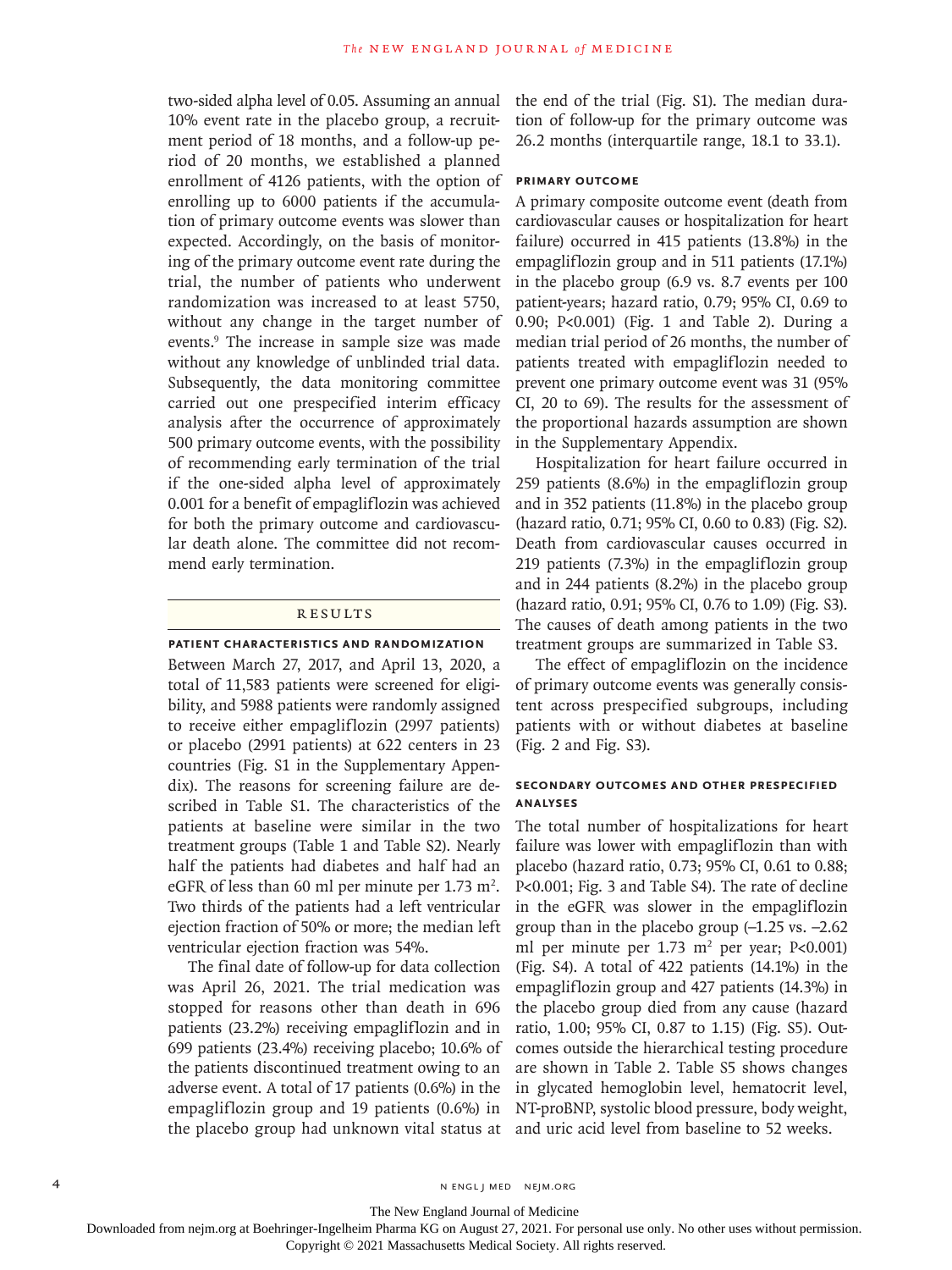| Table 1. Characteristics of the Patients at Baseline.*               |                               |                         |
|----------------------------------------------------------------------|-------------------------------|-------------------------|
| Characteristic                                                       | Empagliflozin<br>$(N = 2997)$ | Placebo<br>$(N = 2991)$ |
| $Age - yr$                                                           | $71.8 + 9.3$                  | $71.9 + 9.6$            |
| Female sex - no. (%)                                                 | 1338 (44.6)                   | 1338 (44.7)             |
| Race - no. (%) <sup>+</sup>                                          |                               |                         |
| White                                                                | 2286 (76.3)                   | 2256 (75.4)             |
| <b>Black</b>                                                         | 133(4.4)                      | 125(4.2)                |
| Asian                                                                | 413 (13.8)                    | 411 (13.7)              |
| Other or missing                                                     | 165(5.5)                      | 199(6.7)                |
| Geographic region - no. (%)                                          |                               |                         |
| North America                                                        | 360 (12.0)                    | 359 (12.0)              |
| Latin America                                                        | 758 (25.3)                    | 757 (25.3)              |
| Europe                                                               | 1346 (44.9)                   | 1343 (44.9)             |
| Asia                                                                 | 343 (11.4)                    | 343 (11.5)              |
| Other                                                                | 190(6.3)                      | 189(6.3)                |
| NYHA functional classification - no. (%)                             |                               |                         |
| Class I                                                              | 3(0.1)                        | $1 (-0.1)$              |
| Class II                                                             | 2432 (81.1)                   | 2451 (81.9)             |
| Class III                                                            | 552 (18.4)                    | 531 (17.8)              |
| Class IV                                                             | 10(0.3)                       | 8(0.3)                  |
| Body-mass indext:                                                    | $29.77 \pm 5.8$               | $29.90 \pm 5.9$         |
| Heart rate - beats per minute                                        | $70.4 \pm 12.0$               | $70.3 \pm 11.80$        |
| Systolic blood pressure - mm Hg                                      | $131.8 \pm 15.6$              | $131.9 \pm 15.7$        |
| Left ventricular ejection fraction                                   |                               |                         |
| Mean left ventricular ejection fraction - %                          | $54.3 \pm 8.8$                | $54.3 \pm 8.8$          |
| Left ventricular ejection fraction >40% to <50% - no. (%) $\sqrt{ }$ | 995 (33.2)                    | 988 (33.0)              |
| Left ventricular ejection fraction $\geq$ 50% to <60% — no. (%)      | 1028 (34.3)                   | 1030 (34.4)             |
| Left ventricular ejection fraction $\geq 60\%$ - no. (%)             | 974 (32.5)                    | 973 (32.5)              |
| Median NT-proBNP (interquartile range) - pg/ml                       | 994 (501-1740)                | 946 (498-1725)          |
| Heart failure category - no. (%)                                     |                               |                         |
| Ischemic                                                             | 1079 (36.0)                   | 1038 (34.7)             |
| Nonischemic                                                          | 1917 (64.0)                   | 1953 (65.3)             |
| Cardiovascular history - no. (%)                                     |                               |                         |
| Hospitalization for heart failure during previous 12 mo              | 699 (23.3)                    | 670 (22.4)              |
| Atrial fibrillation                                                  | 1543 (51.5)                   | 1514 (50.6)             |
| Diabetes mellitus                                                    | 1466 (48.9)                   | 1472 (49.2)             |
| Hypertension                                                         | 2721 (90.8)                   | 2703 (90.4)             |
| Mean eGFR - ml/min/1.73 m <sup>2</sup>                               | $60.6 \pm 19.8$               | $60.6 \pm 19.9$         |
| eGFR <60 ml/min/1.73 m <sup>2</sup> - no./total no. (%)              | 1504/2997 (50.2)              | 1484/2989 (49.6)        |

\* Plus–minus values are means ±SD. The abbreviation eGFR denotes estimated glomerular filtration rate, NT-proBNP N-terminal pro–B-type natriuretic peptide, and NYHA New York Heart Association.

† Race was reported by the patient; patients who identified with more than one race or with no race were classified as other.

‡ The body-mass index is the weight in kilograms divided by the square of the height in meters.

§ Two patients with an ejection fraction of exactly 40% underwent randomization and were included in the analysis.

The New England Journal of Medicine

Downloaded from nejm.org at Boehringer-Ingelheim Pharma KG on August 27, 2021. For personal use only. No other uses without permission.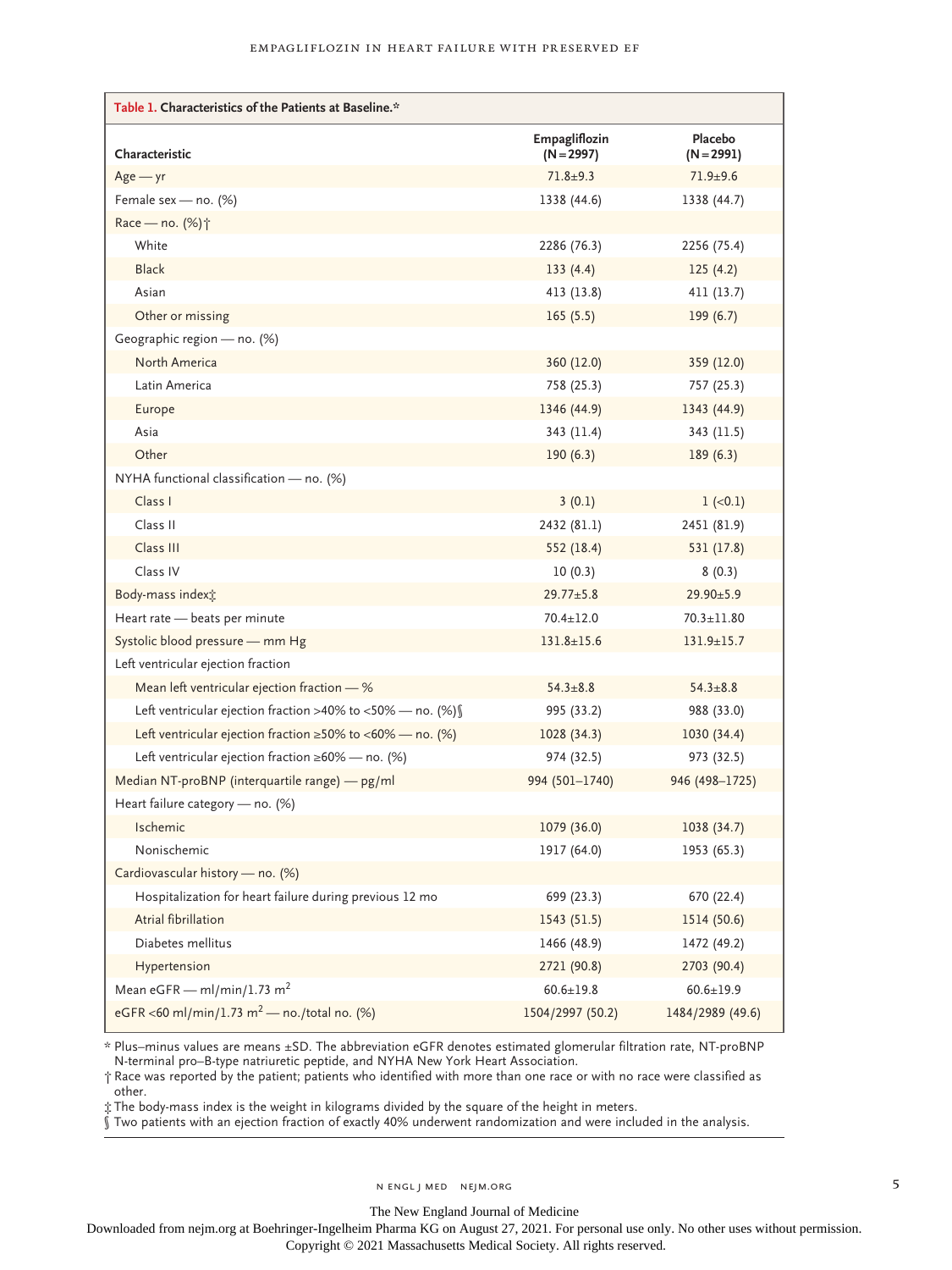

## **Safety**

Three patients (one in the empagliflozin group and two in the placebo group) did not receive the study medication and were excluded from the safety analyses. Serious adverse events occurred in 1436 patients (47.9%) in the empagliflozin group and in 1543 patients (51.6%) in the placebo group. Adverse events leading to discontinuation of treatment occurred in 571 patients (19.1%) in the empagliflozin group and in 551 patients (18.4%) in the placebo group. Specific adverse events are listed in Table S6. Uncomplicated genital and urinary tract infections and hypotension were more common in patients treated with empagliflozin.

### Discussion

In patients with heart failure and a preserved ejection fraction, SGLT2 inhibition with empagliflozin led to a 21% lower relative risk in the composite of cardiovascular death or hospitalization for heart failure, which was mainly related to a 29% lower risk of hospitalization for heart failure with empagliflozin. The effects on the incidence of primary outcome events were generally seen consistently across all prespecified subgroups, including patients with or without diabetes.

Empagliflozin also led to a lower total number of hospitalizations for heart failure and a longer time to first hospitalization for heart failure. The pattern of benefits shown in Table 2 is similar to that reported with empagliflozin in a similarly designed parallel trial of patients with heart failure and a reduced ejection fraction  $(EMPEROR-Reduced),<sup>11</sup>$  which suggests that the effects of SGLT2 inhibition on heart failure events do not vary meaningfully with the heart failure phenotype.

The effects of empagliflozin in patients with heart failure and a preserved ejection fraction are consistent with findings in previous reports that SGLT2 inhibitors reduce the risk of hospitalization for heart failure in patients with type 2 diabetes.5 However, in these earlier trials, most patients did not have heart failure at the time of enrollment. Post hoc characterization of the heart failure phenotype, either at the time of randomization or at the onset of a post-randomization heart failure event, suggested that patients with heart failure and a preserved ejection fraction

6 **n** engl j med nejm.org neighbors in the neutral media  $\frac{1}{2}$  media  $\frac{1}{2}$  media  $\frac{1}{2}$  media  $\frac{1}{2}$  media  $\frac{1}{2}$  media  $\frac{1}{2}$  media  $\frac{1}{2}$  media  $\frac{1}{2}$  media  $\frac{1}{2}$  media  $\frac{1}{2}$  media  $\frac{1$ 

The New England Journal of Medicine

Downloaded from nejm.org at Boehringer-Ingelheim Pharma KG on August 27, 2021. For personal use only. No other uses without permission.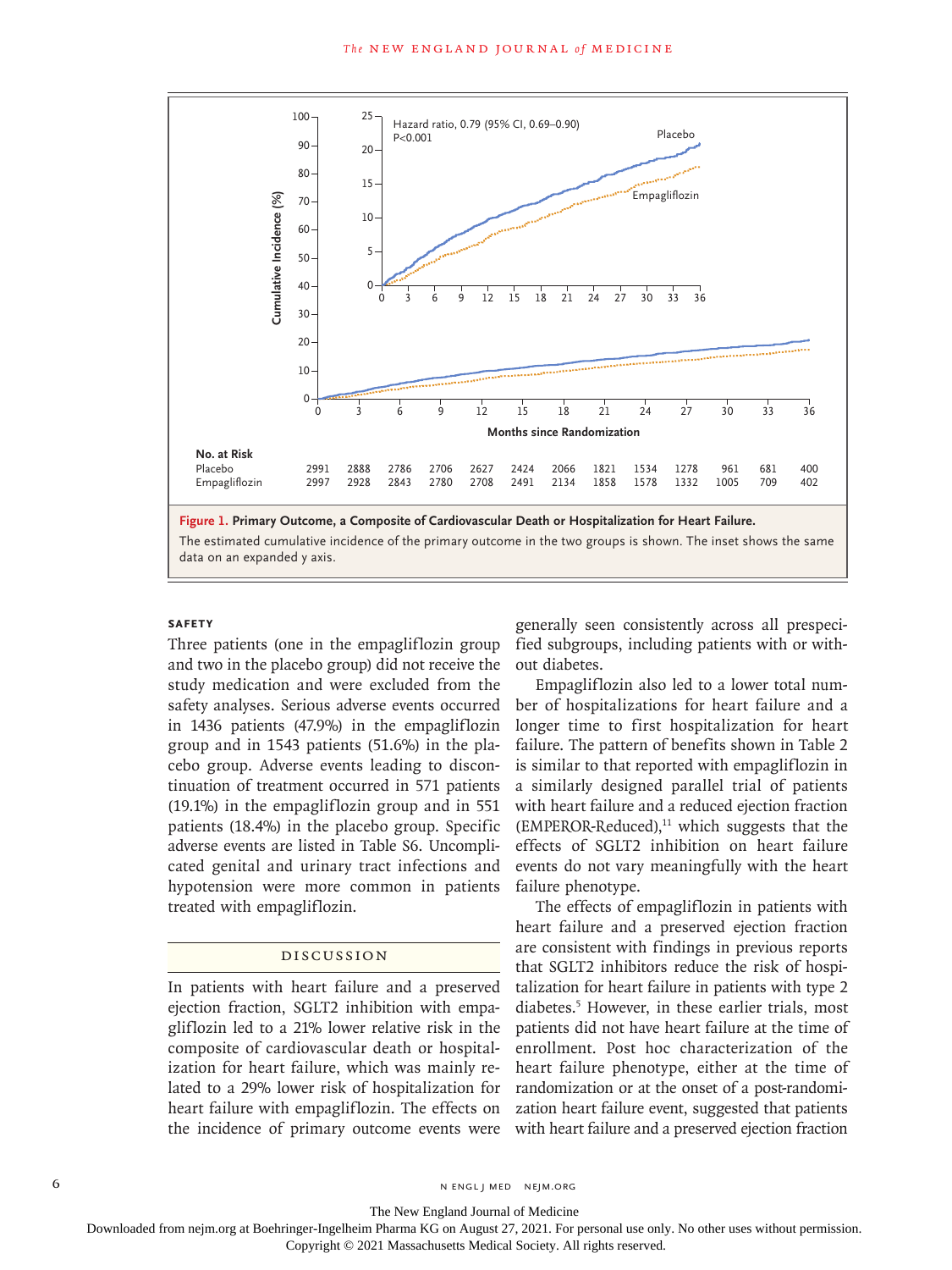| Table 2. Primary and Secondary Cardiovascular Outcomes.*                                                                                                                                                                                                                                                                                                                                   |                  |                              |               |                              |                                        |                |
|--------------------------------------------------------------------------------------------------------------------------------------------------------------------------------------------------------------------------------------------------------------------------------------------------------------------------------------------------------------------------------------------|------------------|------------------------------|---------------|------------------------------|----------------------------------------|----------------|
| Variable                                                                                                                                                                                                                                                                                                                                                                                   |                  | Empagliflozin<br>$(N=2997)$  | $(M=2991)$    | Placebo                      | Difference (95% Cl)<br>Hazard Ratio or | <b>P</b> Value |
|                                                                                                                                                                                                                                                                                                                                                                                            |                  | 100 patient-yr<br>events per |               | 100 patient-yr<br>events per |                                        |                |
| Primary composite outcome — no. (%)                                                                                                                                                                                                                                                                                                                                                        | 415 (13.8)       | 6.9                          | 511 (17.1)    | 8.7                          | $0.79(0.69 - 0.90)$                    | < 0.001        |
| Hospitalization for heart failure                                                                                                                                                                                                                                                                                                                                                          | 259 (8.6)        | 4.3                          | 352 (11.8)    | 6.0                          | $0.71(0.60 - 0.83)$                    |                |
| Cardiovascular death                                                                                                                                                                                                                                                                                                                                                                       | 219 (7.3)        | 3.4                          | 244 (8.2)     | 3.8                          | $0.91(0.76 - 1.09)$                    |                |
| Secondary outcomes specified in hierarchical testing procedure                                                                                                                                                                                                                                                                                                                             |                  |                              |               |                              |                                        |                |
| Total no. of hospitalizations for heart failure                                                                                                                                                                                                                                                                                                                                            | 407              | $\overline{\phantom{a}}$     | 541           | $\overline{\phantom{a}}$     | $0.73(0.61 - 0.88)$                    | 0.001          |
| $-m/min/1.73 m2$ <sup>+</sup><br>eGFR (CKD-EPI) mean slope change per year-                                                                                                                                                                                                                                                                                                                | $-1.25 \pm 0.11$ | $\mid$                       | $-2.62+0.11$  | $\mid$                       | $1.36(1.06 - 1.66)$                    | 0.001          |
| Other prespecified analyses                                                                                                                                                                                                                                                                                                                                                                |                  |                              |               |                              |                                        |                |
| wkt<br>Change in KCCQ clinical summary score at 52                                                                                                                                                                                                                                                                                                                                         | $4.51 \pm 0.31$  |                              | $3.18 + 0.31$ |                              | $1.32(0.45 - 2.19)$                    |                |
| Total no. of hospitalizations for any cause                                                                                                                                                                                                                                                                                                                                                | 2566             |                              | 2769          |                              | $0.93(0.85 - 1.01)$                    |                |
| Composite renal outcome - no. (%)                                                                                                                                                                                                                                                                                                                                                          | 108(3.6)         | 2.1                          | 112(3.7)      | 2.2                          | $0.95(0.73 - 1.24)$                    |                |
| Onset of new diabetes in patients with prediabetes - no. (%)                                                                                                                                                                                                                                                                                                                               | 120 (12.0)       | $\overline{6.1}$             | 137 (14.0)    | 7.4                          | $0.84(0.65 - 1.07)$                    |                |
| Death from any cause - no. (%)                                                                                                                                                                                                                                                                                                                                                             | 422 (14.1)       | 6.6                          | 427 (14.3)    | 6.7                          | $1.00(0.87 - 1.15)$                    |                |
| For all hazard ratios or treatment differences without P values, no adjustment has been made for multiple comparisons, so the intervals should not be used to infer definitive treatment<br>* All treatment effects are shown as hazard ratios, except for the slope of the change in the eGFR and the Kansas City Cardiomyopathy Questionnaire (KCCQ) clinical summary score.<br>effects. |                  |                              |               |                              |                                        |                |

including age, baseline eGFR, and baseline left ventricular ejection fraction as linear covariates and sex, geographic region, baseline diabetes status, and baseline-by-time and treatment-The eGFR (Chronic Kidney Disease Epidemiology Collaboration [CKD-EPI] formula) slope is analyzed on the basis of on-treatment data, using a random intercept-random slope model<br>including age, baseline eGFR, and baseline lef The eGFR (Chronic Kidney Disease Epidemiology Collaboration [CKD-EPI] formula) slope is analyzed on the basis of on-treatment data, using a random intercept–random slope model by-time interactions as fixed effects; the model allows for randomly varying slope and intercept between patients. by-time interactions as fixed effects; the model allows for randomly varying slope and intercept between patients. †

The analysis is based on on-treatment data. The number of patients with available measurements for the KCCQ at week 52 in the empagliflozin and placebo groups are 2333 and 2335, The analysis is based on on-treatment data. The number of patients with available measurements for the KCCQ at week 52 in the empagliflozin and placebo groups are 2333 and 2335, with a mixed model for repeated measures, including age, baseline eGFR (CKD-EPI formula based on creatinine), and baseline left ventricular ejection fraction as linear covariates and Change from baseline in KCCQ clinical summary score (scores range from 0 to 100, with higher scores indicating fewer or less severe symptoms or physical limitations) was analyzed with a mixed model for repeated measures, including age, baseline eGFR (CKD-EPI formula based on creatinine), and baseline left ventricular ejection fraction as linear covariates and Change from baseline in KCCQ clinical summary score (scores range from 0 to 100, with higher scores indicating fewer or less severe symptoms or physical limitations) was analyzed baseline score-by-visit, visit-by-treatment, sex, geographic region, last projected visit based on dates of randomization and trial closure, and baseline diabetes status as fixed effects. baseline score-by-visit, visit-by-treatment, sex, geographic region, last projected visit based on dates of randomization and trial closure, and baseline diabetes status as fixed effects. respectively. respectively. ‡

The New England Journal of Medicine

n engl j med nejm.org

Downloaded from nejm.org at Boehringer-Ingelheim Pharma KG on August 27, 2021. For personal use only. No other uses without permission.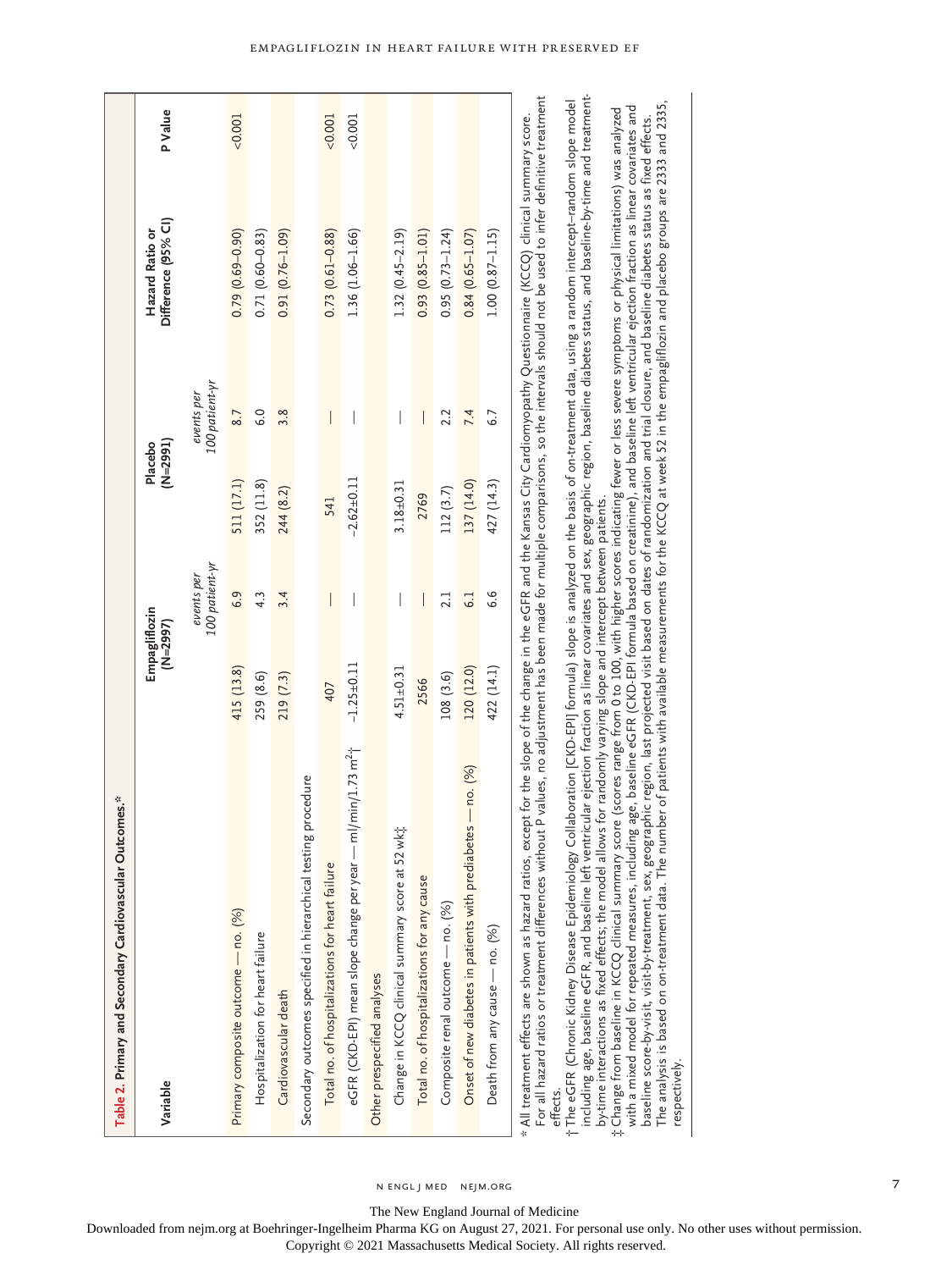## **The NEW ENGLAND JOURNAL of MEDICINE**

| Subgroup                                                                                                        | Empagliflozin<br>no. of patients with events/total no. | Placebo          | Hazard Ratio (95% CI)               |                             |
|-----------------------------------------------------------------------------------------------------------------|--------------------------------------------------------|------------------|-------------------------------------|-----------------------------|
| Overall                                                                                                         | 415/2997                                               | 511/2991         | HH                                  | $0.79(0.69 - 0.90)$         |
| Diabetes at baseline                                                                                            |                                                        |                  |                                     |                             |
| Yes                                                                                                             | 239/1466                                               | 291/1472         | ▅▅                                  | $0.79(0.67 - 0.94)$         |
| No                                                                                                              | 176/1531                                               | 220/1519         | ╍                                   | $0.78$ $(0.64 - 0.95)$      |
| LVEF at baseline                                                                                                |                                                        |                  |                                     |                             |
| < 50%                                                                                                           | 145/995                                                | 193/988          | ╺                                   | $0.71(0.57 - 0.88)$         |
| ≥50% to <60%                                                                                                    | 138/1028                                               | 173/1030         |                                     | $0.80(0.64 - 0.99)$         |
| $\geq 60\%$                                                                                                     | 132/974                                                | 145/973          |                                     | $0.87(0.69 - 1.10)$         |
| Age                                                                                                             |                                                        |                  |                                     |                             |
| <70 yr                                                                                                          | 134/1066                                               | 152/1084         | - 2-                                | $0.88(0.70 - 1.11)$         |
| $\geq 70$ yr                                                                                                    | 281/1931                                               | 359/1907         | ⊢∎⊣                                 | $0.75(0.64 - 0.87)$         |
| Sex                                                                                                             |                                                        |                  |                                     |                             |
| Male                                                                                                            | 253/1659                                               | 297/1653         | ⊢∎⊣                                 | $0.81(0.69 - 0.96)$         |
| Female                                                                                                          | 162/1338                                               | 214/1338         | ╶╋╾┥                                | $0.75(0.61 - 0.92)$         |
| Race                                                                                                            |                                                        |                  |                                     |                             |
| White                                                                                                           | 310/2286                                               | 370/2256         | ▅▅                                  | $0.81(0.69 - 0.94)$         |
| <b>Black</b>                                                                                                    | 24/133                                                 | 28/125           |                                     | $0.73$ $(0.42 - 1.25)$      |
| Asian                                                                                                           | 54/413                                                 | 77/411           |                                     | $0.65(0.46 - 0.92)$         |
| Other                                                                                                           | 27/164                                                 | 36/198           |                                     | $0.95(0.58 - 1.57)$         |
| <b>BMI</b> at baseline                                                                                          |                                                        |                  |                                     |                             |
| $30$                                                                                                            | 223/1654                                               | 292/1642         | ⊢∎⊣                                 | $0.74(0.62 - 0.88)$         |
| $\geq 30$                                                                                                       | 192/1343                                               | 219/1349         | ⊢∎                                  | $0.85(0.70 - 1.03)$         |
| Estimated GFR (CKD-EPI) at baseline                                                                             |                                                        |                  |                                     |                             |
| ≥60 ml/min/1.73 m <sup>2</sup>                                                                                  | 152/1493                                               | 189/1505         | ∙                                   | $0.81(0.65 - 1.00)$         |
| $<$ 60 ml/min/1.73 m <sup>2</sup>                                                                               | 263/1504                                               | 321/1484         | ⊢∎⊣                                 | $0.78(0.66 - 0.91)$         |
| Systolic blood pressure at baseline                                                                             |                                                        |                  |                                     |                             |
| <median< td=""><td>200/1496</td><td>249/1474</td><td>╼▆╾╡</td><td><math>0.76(0.63 - 0.91)</math></td></median<> | 200/1496                                               | 249/1474         | ╼▆╾╡                                | $0.76(0.63 - 0.91)$         |
| $\geq$ Median                                                                                                   | 215/1501                                               | 262/1517         | H -                                 | $0.82$ (0.68-0.98)          |
| History of atrial fibrillation or atrial flutter                                                                |                                                        |                  |                                     |                             |
| No                                                                                                              | 170/1417                                               | 219/1427         | ╼▆╾┥                                | $0.78$ (0.64-0.95)          |
| Yes                                                                                                             | 244/1576                                               | 292/1559         | ⊢∎⊣                                 | $0.78(0.66 - 0.93)$         |
| Hospitalization for heart failure ≤12 mo                                                                        |                                                        |                  |                                     |                             |
| No                                                                                                              | 258/2298                                               | 319/2321         | нн                                  | $0.81(0.68 - 0.95)$         |
| Yes                                                                                                             | 157/699                                                | 192/670          | ⊢                                   | $0.73$ $(0.59 - 0.90)$      |
| NYHA class at baseline                                                                                          |                                                        |                  |                                     |                             |
| Ш                                                                                                               | 275/2435                                               | 361/2452         | нн                                  | $0.75(0.64 - 0.87)$         |
| III or IV                                                                                                       | 140/562                                                | 150/539          |                                     | $0.86$ (0.68-1.09)          |
| NT-proBNP at baseline (calculated by<br>atrial fibrillation/flutter status)                                     |                                                        |                  |                                     |                             |
| <median< td=""><td>126/1477</td><td>168/1508</td><td></td><td><math>0.76</math> (0.61-0.96)</td></median<>      | 126/1477                                               | 168/1508         |                                     | $0.76$ (0.61-0.96)          |
| $\geq$ Median                                                                                                   | 288/1516                                               | 341/1476         | ╺▆╾┥                                | $0.78(0.67 - 0.91)$         |
| Uric acid, in thirds, at baseline<br>$<$ T $1$                                                                  | 96/963                                                 | 147/975          |                                     | $0.65(0.50 - 0.84)$         |
| $\geq$ T1 to $<$ T2                                                                                             | 130/1032                                               | 132/966          |                                     | $0.92(0.72 - 1.17)$         |
| $\geq$ T2                                                                                                       | 184/970                                                | 226/1018         |                                     | $0.81(0.67 - 0.98)$         |
| Use of ACE-inhibitor, ARB, or ARNI at baseline                                                                  |                                                        |                  |                                     |                             |
| No                                                                                                              | 90/569                                                 | 121/587          |                                     | $0.75(0.57 - 0.99)$         |
| Yes                                                                                                             | 325/2428                                               | 390/2404         | HH                                  | $0.80(0.69 - 0.93)$         |
| Use of MRA at baseline                                                                                          |                                                        |                  |                                     |                             |
| No                                                                                                              | 233/1878                                               | 306/1866         | H∎⊣                                 | $0.73$ $(0.62 - 0.87)$      |
| Yes                                                                                                             | 182/1119                                               | 205/1125<br>0.25 | 0.50<br>1.00                        | $0.87(0.71 - 1.06)$<br>2.00 |
|                                                                                                                 |                                                        |                  | Empagliflozin Better Placebo Better |                             |

The New England Journal of Medicine

Downloaded from nejm.org at Boehringer-Ingelheim Pharma KG on August 27, 2021. For personal use only. No other uses without permission.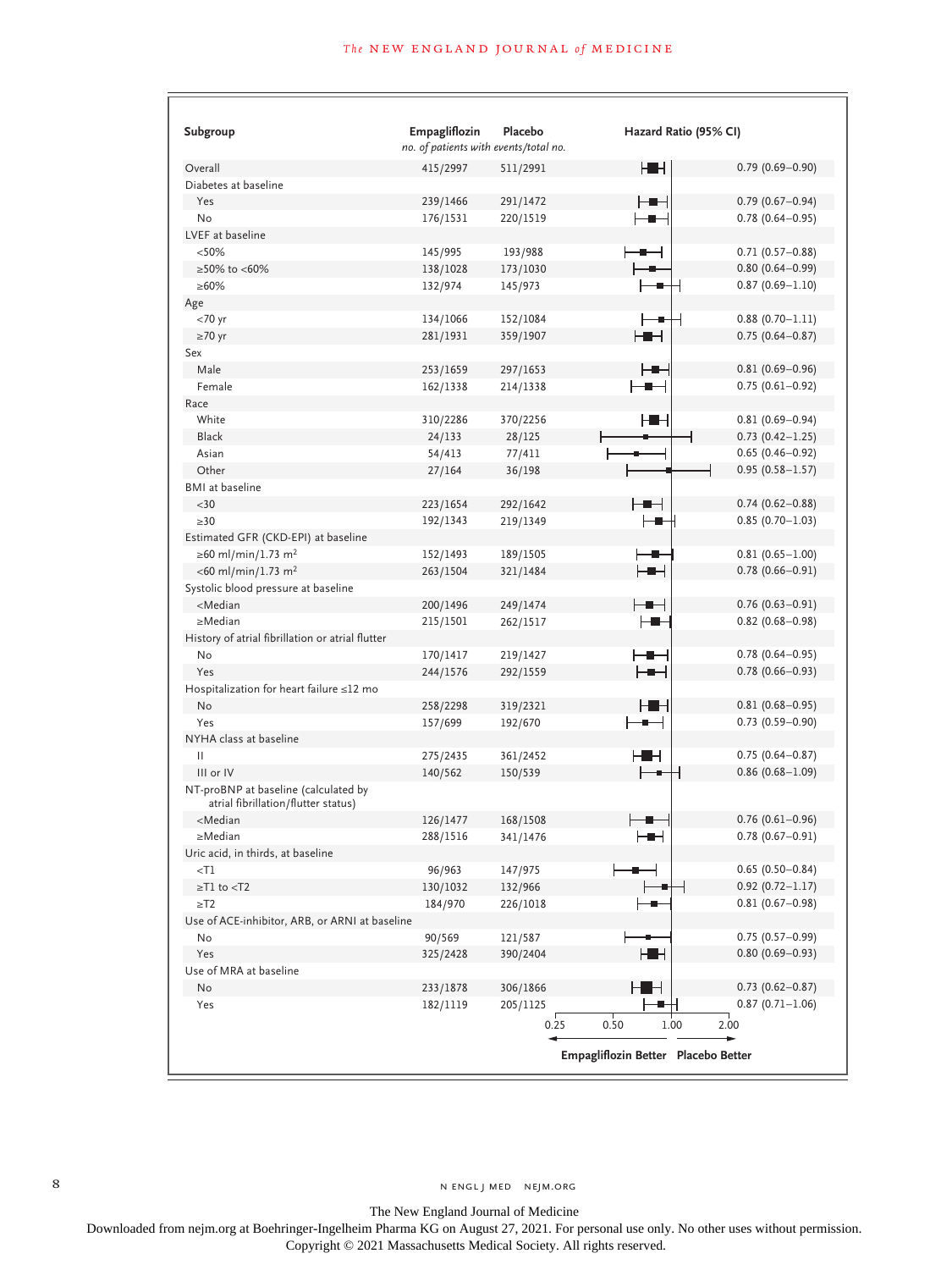#### **Figure 2 (facing page). Primary Composite Outcome in Prespecified Subgroups.**

Results for the primary outcome of the trial — a composite of cardiovascular death or hospitalization for heart failure — are shown according to subgroups that were prespecified in the protocol. Race was reported by the patient. The body-mass index (BMI) is the weight in kilograms divided by the square of the height in meters. New York Heart Association (NYHA) class II includes 4 patients with NYHA class I. Baseline uric acid was calculated separately for male and female patients. ACE denotes angiotensin-converting enzyme, ARB angiotensin-receptor blocker, ARNI angiotensin receptor–neprilysin inhibitor, CKD-EPI Chronic Kidney Disease Epidemiology Collaboration, GFR glomerular filtration rate, LVEF left ventricular ejection fraction, MRA mineralocorticoid receptor antagonist, and NT-proBNP N-terminal pro– B-type natriuretic peptide.

might have benefited from treatment, $7,8,12$  but these analyses had a small number of events and substantial missing data. The current analysis — based on a large number of adjudicated events — shows a meaningful benefit of empagliflozin on major heart failure outcomes in patients with heart failure and a preserved ejection fraction. In addition, we show that the favorable tan, spironolactone, and sacubitril–valsartan, the

effects in this heart failure phenotype were also seen in patients without diabetes.

Previous large-scale trials of drug interventions in patients with heart failure and a preserved ejection fraction have failed to demonstrate unequivocal benefits of treatment on the primary heart failure outcome. Trials of candesartan, spironolactone, and sacubitril–valsartan reported effects on cardiovascular death and hospitalizations for heart failure that were modest in size (i.e., a 10 to 15% reduction in risk) and of borderline statistical significance. $2,4,13$ Subgroup analyses suggested that any benefit may have been preferentially seen in patients with an ejection fraction of 40 to  $49\%$ ,  $3,4,14$  but patients with such mid-range ejection fractions have clinical features that are often more akin to those of patients with heart failure and a reduced ejection fraction than to patients with a preserved ejection fraction.15,16 On the basis of these prior observations, we prespecified ejection fraction values of 50% and 60% as relevant thresholds for our subgroup analyses. In contrast with findings in earlier trials of candesar-



The mean number of events per patient for the first secondary outcome (total [first and recurrent] hospitalizations

The New England Journal of Medicine

Downloaded from nejm.org at Boehringer-Ingelheim Pharma KG on August 27, 2021. For personal use only. No other uses without permission. Copyright © 2021 Massachusetts Medical Society. All rights reserved.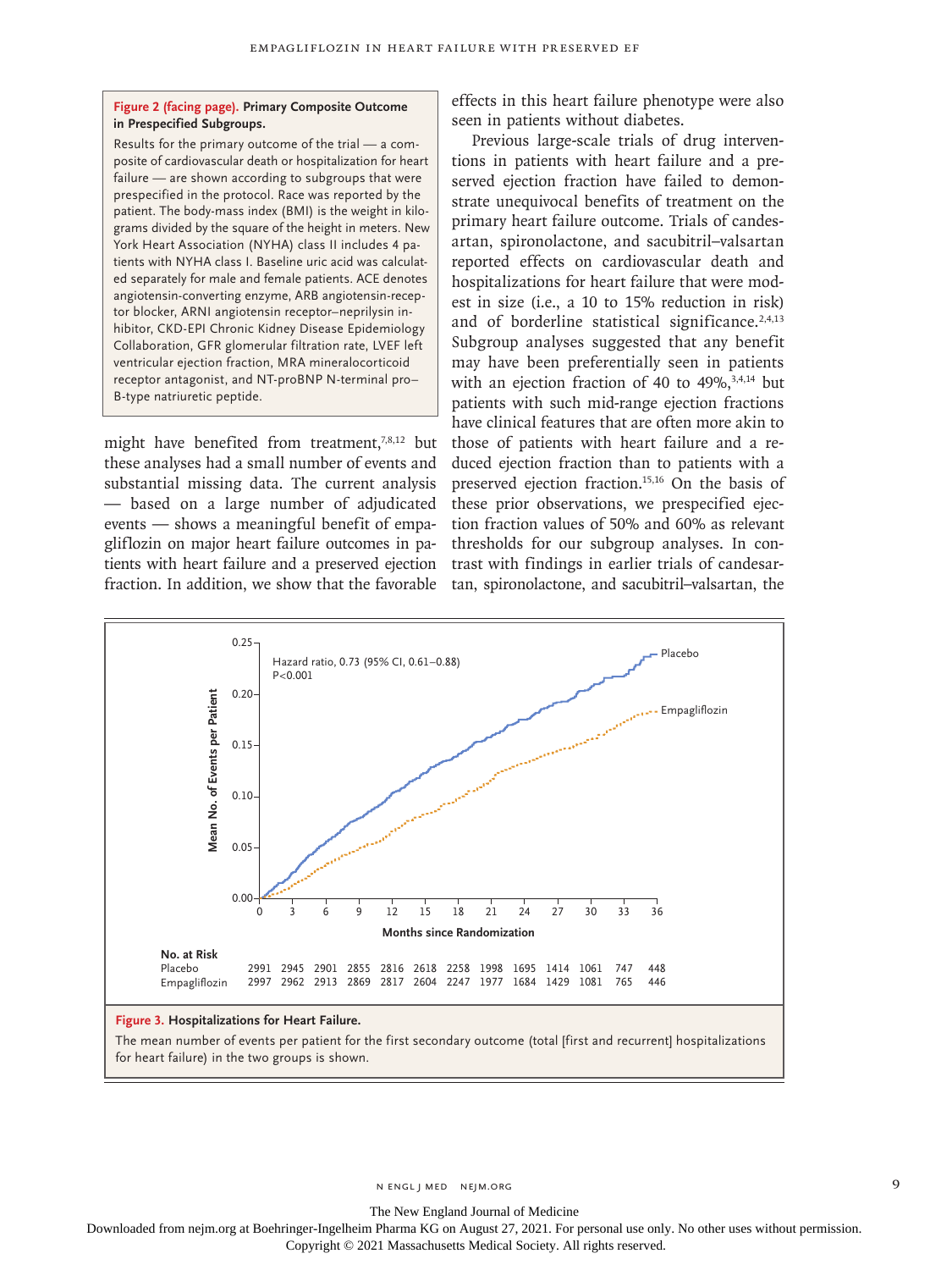less than 1 for the primary outcome in each of the ejection fraction subgroups.3,4,14

Treatment with empagliflozin led to a lower incidence of hospitalization for heart failure, but it did not appear to affect the number of deaths from cardiovascular or other causes in the current trial. It is noteworthy that the percentage of patients who discontinued treatment for reasons other than death was 23% overall and was similar in the two treatment groups; this high rate of discontinuation may have driven the effect size toward the null hypothesis. Nevertheless, a similar dissociation between treatment effects on hospitalizations for heart failure and cardio-

results favored empagliflozin, with hazard ratios vascular mortality was seen in a previous trial with sacubitril–valsartan, which was conducted in a similar patient population that was followed for a similar period of time.4

> Our findings show that empagliflozin reduced the risk of cardiovascular death or hospitalization for heart failure in patients with heart failure and a preserved ejection fraction. This benefit was consistent across prespecified ejection fraction subgroups and was seen in patients with or without diabetes.

Supported by Boehringer Ingelheim and Eli Lilly.

Disclosure forms provided by the authors are available with the full text of this article at NEJM.org.

A data sharing statement provided by the authors is available with the full text of this article at NEJM.org.

#### **Appendix**

The authors' affiliations are as follows: the Department of Cardiology (CVK) and the Berlin Institute of Health Center for Regenerative Therapies (BCRT), German Center for Cardiovascular Research (DZHK) partner site Berlin, Charité Universitätsmedizin Berlin, Berlin (S.D.A.), Universitätsklinikum des Saarlandes, Homberg (M. Böhm), RWTH Aachen University, Aachen (N.M.), Boehringer Ingelheim Pharma, Biberach (C.Z., S.S.), Boehringer Ingelheim International, Ingelheim (W.J., M. Brueckmann), and the Faculty of Medicine Mannheim, University of Heidelberg, Mannheim (M. Brueckmann) — all in Germany; the University of Mississippi Medical Center, Jackson (J.B.); National and Kapodistrian University of Athens School of Medicine, Athens (G.F.); Université de Lorraine, INSERM, Centre d'Investigations Cliniques Plurithématique 1433, and INSERM Unité 1116, CHRU, F-CRIN INI-CRCT (Cardiovascular and Renal Clinical Trialists) (J.P.F.), and Université de Lorraine, INSERM INI-CRCT, CHRU (F.Z.) — both in Nancy, France; the Cardiovascular Research and Development Center, Department of Surgery and Physiology, Faculty of Medicine of the University of Porto, Porto, Portugal (J.P.F.); Unidade de Insuficiência Cardíaca, Instituto do Coracao, Hospital das Clinicas HCFMUSP, Faculdade de Medicina, Universidade de São Paulo, São Paulo (E.B.); Maastricht University Medical Center and the School for Cardiovascular Disease CARIM — both in Maastricht, the Netherlands (H.-P.B.-L.R.); the Department of Medicine, Seoul National University Bundang Hospital, Seoul, South Korea (D.-J.C.); Max Superspeciality Hospital, Saket, New Delhi, India (V.C.); the National Institute of Cardiology, Mexico City (E.C.-V.); McGill University Health Centre, Montreal (N.G.), and St. Michael's Hospital, University of Toronto, Toronto (S.V.) — both in Canada; the Cardiology Service, Fundación Valle del Lili, Universidad Icesi, Cali, Colombia (J.E.G.-M.); the Department of Cardiovascular Diseases, University Hospitals Leuven, Leuven, Belgium (S.J.); Massachusetts General Hospital and Baim Institute for Clinical Research, Boston (J.L.J.); University Hospital, Santiago de Compostela, Spain (J.R.G.-J.); Heart and Vascular Center, Semmelweiss University, Budapest, Hungary (B.M.); Victorian Heart Institute, Monash University, Melbourne, VIC, Australia (S.J.N.); Argentine Catholic University, and Medical Advisor in Heart Failure, Pulmonary Hypertension and Intrathoracic Transplant at FLENI and IADT Institute — both in Buenos Aires (S.V.P.); Central Michigan University, Mount Pleasant (I.L.P.); Wroclaw Medical University, Wroclaw, Poland (P.P.); the Cardiovascular Department, Cardiology Division, Papa Giovanni XXIII Hospital, Bergamo (M.S.), and Università di Pisa, Pisa (S.T.) both in Italy; National Heart Centre Singapore, Singapore (D.S.); the Internal Cardiology Department, St. Ann University Hospital and Masaryk University, Brno, Czech Republic (J.S.); the University of Leicester, Glenfield General Hospital, Leicester (I.S.), the University of Glasgow, Glasgow (N.S.), the London School of Hygiene and Tropical Medicine (S.J.P.), and Imperial College, London (M.P.) — all in the United Kingdom; Kyushu University, Fukuoka, Japan (H.T.); the University of Medicine and Pharmacy, Carol Davila University and Emergency Hospital, Bucharest, Romania (D.V.); the Heart Failure Center, Fuwai Hospital, Chinese Academy of Medical Science and Peking Union Medical College, Beijing (J.Z.); the Veterans Affairs Medical Center, Washington, DC (P.C.); National Heart Centre Singapore, Duke-National University of Singapore, Singapore (C.S.P.L.); Boehringer Ingelheim Pharmaceuticals, Ridgefield, CT (J.M.S.); and Baylor Heart and Vascular Institute, Dallas (M.P.).

The New England Journal of Medicine

Downloaded from nejm.org at Boehringer-Ingelheim Pharma KG on August 27, 2021. For personal use only. No other uses without permission.

The authors' full names and academic degrees are as follows: Stefan D. Anker, M.D., Ph.D., Javed Butler, M.D., Gerasimos Filippatos, M.D., Ph.D., João P. Ferreira, M.D., Edimar Bocchi, M.D., Michael Böhm, M.D., Ph.D., Hans-Peter Brunner–La Rocca, M.D., Dong-Ju Choi, M.D., Vijay Chopra, M.D., Eduardo Chuquiure-Valenzuela, M.D., Nadia Giannetti, M.D., Juan Esteban Gomez-Mesa, M.D., Stefan Janssens, M.D., Ph.D., James L. Januzzi, M.D., Jose R. Gonzalez-Juanatey, M.D., Bela Merkely, M.D., Stephen J. Nicholls, M.D., Sergio V. Perrone, M.D., Ileana L. Piña, M.D., Piotr Ponikowski, M.D., Michele Senni, M.D., David Sim, M.D., Jindrich Spinar, M.D., Iain Squire, M.D., Stefano Taddei, M.D., Hiroyuki Tsutsui, M.D., Subodh Verma, M.D., Dragos Vinereanu, M.D., Jian Zhang, M.D., Ph.D., Peter Carson, M.D., Carolyn Su Ping Lam, M.D., Nikolaus Marx, M.D., Cordula Zeller, Dipl.Math., Naveed Sattar, M.D., Waheed Jamal, M.D., Sven Schnaidt, M.Sc., Janet M. Schnee, M.D., Martina Brueckmann, M.D., Stuart J. Pocock, Ph.D., Faiez Zannad, M.D., Ph.D., and Milton Packer, M.D.